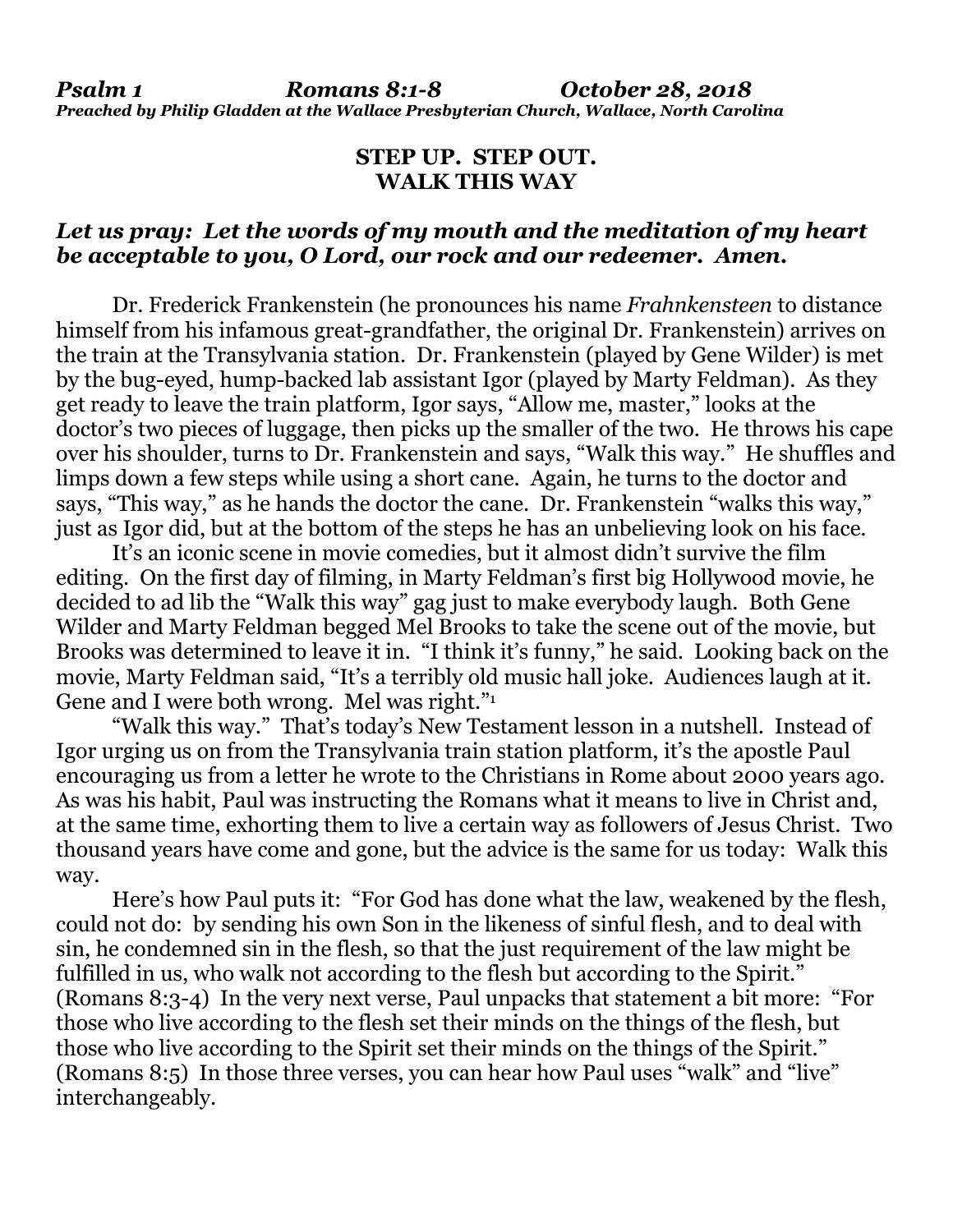It's not a word you hear very often, except maybe at 7:30 p.m. on Jeopardy, but if anyone ever describes you as "peripatetic," don't be offended. They just mean you walk around a lot, or that you think on your feet. The followers of the ancient Greek philosopher Aristotle were known as "peripatetics," because it is said he liked to lecture his students as they walked along beside him. The covered walk where Aristotle taught his students while walking about came to be known as the "peripatos," a place for walking.

The name comes from the Greek word, *peripateo*, which is found numerous times in the New Testament. Its basic meaning is "to walk, to go, to move about." But it also has a much deeper meaning, "to live, to conduct oneself." Here are some examples from some New Testament letters. As I read through them, whenever you hear the word "walk" think "live."

- "Therefore we have been buried with him by baptism into death, so that just as Christ was raised from the dead by the glory of the Father, so we too might walk in newness of life." (Romans 6:4)
- "If your brother or sister is injured by what you eat, you are no longer walking in love." (Romans 14:15)
- "for we walk by faith, not by sight" (2 Corinthians 5:7)
- "For we are what he has made us, created in Christ Jesus for good works, which God prepared beforehand so that we might walk in them." (Ephesians 2:10)
- "I therefore, the prisoner in the Lord, beg you to walk worthy of the calling to which you have been called . . ." (Ephesians 4:1)
- "Therefore be imitators of God, as beloved children, and walk in love, as Christ loved us and gave himself up for us, a fragrant offering and sacrifice to God." (Ephesians 5:1-2)
- "For once you were darkness, but now in the Lord you are light. Walk as children of light – for the fruit of the light is found in all that is good and right and true." (Ephesians 5:8-9)
- "Be careful then how you walk, not as unwise people but as wise" (Ephesians 5:15)
- "so that you might walk worthy of the Lord, fully pleasing to him, as you bear fruit in every good work and as you grow in the knowledge of God." (Colossians 1:10)
- "As you therefore have received Christ Jesus the Lord, continue to walk in him, rooted and built up in him and established in the faith, just as you were taught, abounding in thanksgiving." (Colossians 2:6-7)
- "urging and encouraging you and pleading that you walk worthy of God, who calls you into his own kingdom and glory." (1 Thessalonians 2:12)

There are plenty more examples of walking in the light and walking in the Lord in 1, 2, 3 John, but we'll hear some of those in the next few weeks.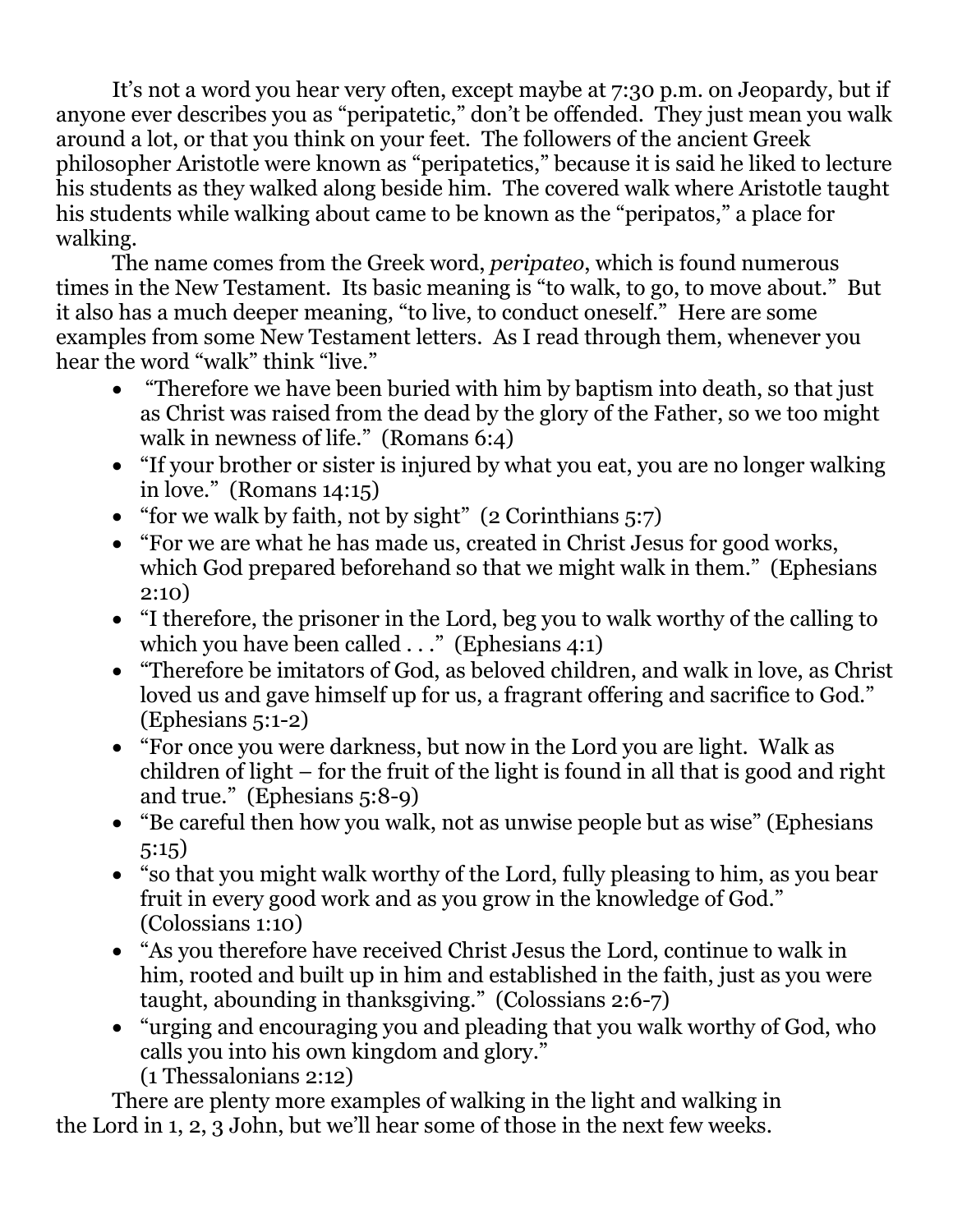In December 2016, WalMart executive Neil Pasricha published a follow-up to his New York Times bestseller called *The Book of Awesome*. The title of the new book is *Want Nothing + Do Anything = Have Everything*. He says, "It's easier to act yourself into a new way of thinking than to think yourself into a new way of acting. Now go forward. Just do it." Walk this way. It's easy to say. It's easy to hear. It's not so easy to do, is it? If this were a Nike commercial, I could say "Just do it" and sit down. But we all know how hard it is to "just do it," to "walk this way" in the manner Paul describes and encourages.

That's why Paul's letters can typically be divided into two parts – theological and ethical, doctrinal and practical. Paul begins with the good news of what God has already done for us in the life, death, and resurrection of Jesus Christ. Then, and only then, does Paul give advice and encouragement about how to walk in Christ.

In his letter to the Romans, Paul's ethical and practical advice about life in Christ really begins in chapter 12. But we have a small example of his theology/ethics in the opening verses of chapter 8. First, Paul proclaims the good news of what God has done for us in Jesus – "There is therefore now no condemnation for those who are in Christ Jesus. For the law of the Spirit of life in Christ Jesus has set you free from the law of sin and of death. For God has done what the law, weakened by the flesh, could not do: by sending his own Son in the likeness of sinful flesh, and to deal with sin, he condemned sin in the flesh." Then Paul describes what our life is like because of what God has already done for us in Christ Jesus – "so that the just requirement of the law might be fulfilled in us, who walk not according to the flesh but according to the Spirit." In a sense, Paul's encouragement is like a 2000 year-old Nike commercial – "This is who you are, God's redeemed people. This is how you are to live – walk in Christ, walk in love. Just do it!" But we can only *do it*, that is "walk this way" when we walk with Christ.

When we compliment a person's integrity and consistency, we say, "He really walks the walk, she really walks the talk." That's a good descriptor of our Christian lives – whatever we believe and say as followers of Christ, we ought to do in our walk with the Lord.

There is a story about Mahatma Gandhi in his older years. Because he was so famous in India, people would wait for hours to have Gandhi bless them or to ask the wise man a question. As the story goes, "a mother brought her child. She had waited for hours. She asked Gandhi to tell her child to stop eating sweets because they were ruining his teeth. Gandhi asked her to come back in two weeks, and he would do it. Everyone was shocked – he had never done anything like that before.

"Two weeks later, the mother came back and Gandhi wagged his finger at the little boy and said, 'Stop eating sweets! They ruin your teeth.' The woman thanked him and then said, 'If I may ask, my dear Gandhi, why didn't you just say this two weeks ago?' Gandhi smiled and answered, 'Two weeks ago, I was still eating sweets!'"<sup>2</sup>

Walk this way. Walk with the Lord. It's a way of life, it's a disposition. It's a discipline. It's a statement of faith. It's stewardship. Eighteen months ago, in preparation for last fall's sermons, I read a book by Mark Allan Powell called *Giving to*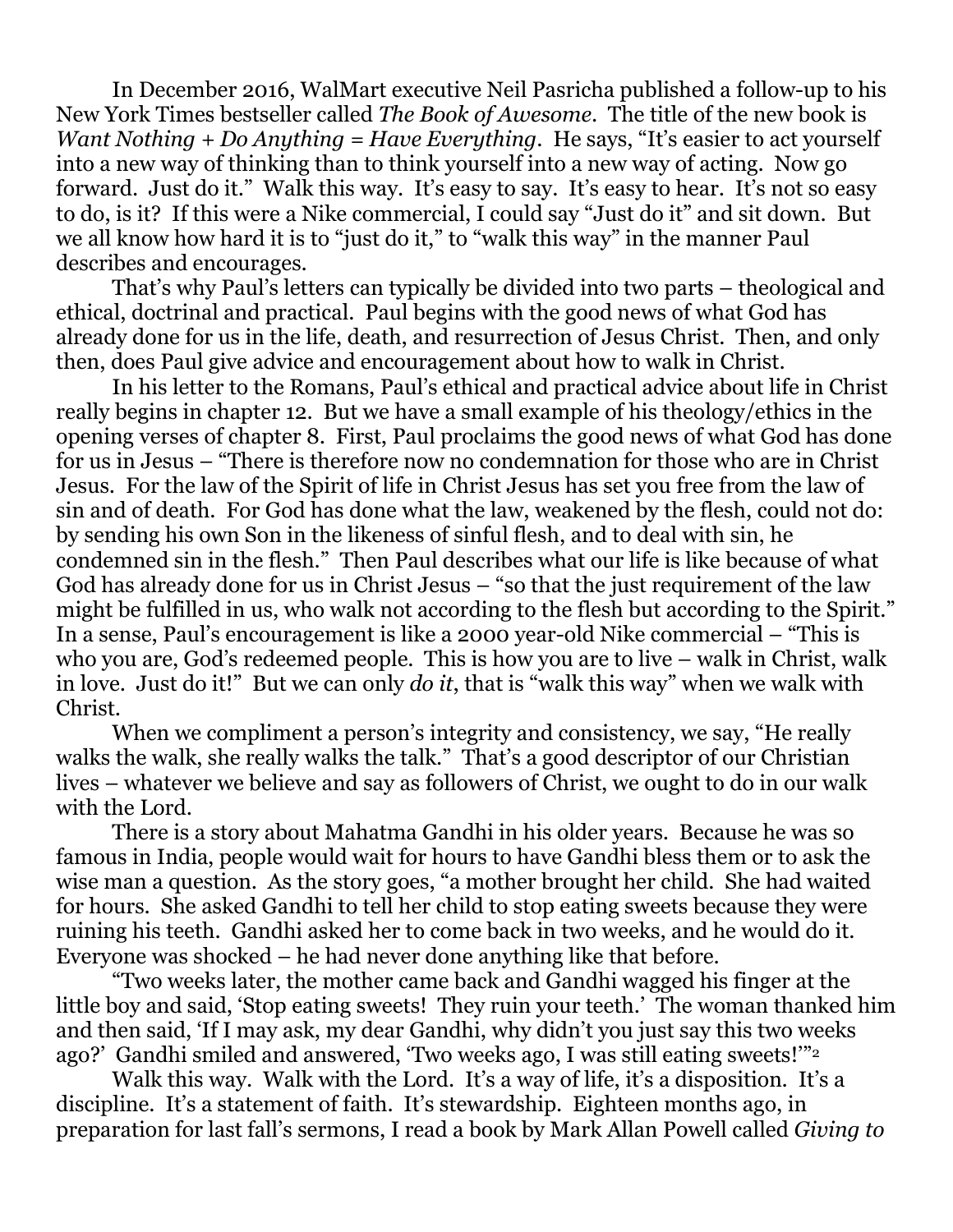*God*. In light of our stewardship theme this fall – Step Up. Step Out. – I found the subtitle particularly appropriate – *Living a Generous Life*. Maybe we could say "walking a generous life"?

Here are some notes I jotted down from the book that fit well with the idea of "walk this way" –

- "Stewardship is an expression of faith that moves from creed to practice, from merely claiming to believe something to living out that belief in real and obvious ways."
- "There is no disconnect between an Easter faith and practical living, between praising God for giving us victory over death and giving our money away on a regular basis."
- "Give where you want your heart to be, and let your heart catch up." [That sounds a lot like acting into a new way of thinking . . .]
- "Stewardship is a matter of faithful living, of recognizing that all we are and all we have belongs to God and is to be given to God as an act of worship, as an expression of faith, and as a spiritual discipline through which we commit our hearts in love and praise."

When your baby takes his or her first step, you're excited and proud, even as you realize that life has now changed forever. Your child is getting ready to experience a whole new world – and so are you!

After I had my knee replaced three years ago, I had to undergo extensive physical therapy. One day Jean had me walk up and down the hall with very exaggerated steps. When I asked her the purpose of the exercise, she told me I needed to learn how to walk in a new way. She said, "And it's not just because of your new knee, but you've been compensating for your bad knee for 45 years. You need to learn to walk correctly."

Confucius said, "A journey of 1,000 miles begins with a single step." The literal translation is, "A journey of 1,000 miles starts beneath one's feet." With a little bit of theological tweaking, that's a good description of the life of faith – "The journey with Christ begins with a single step of faith." Paul would talk in terms of walking according to the Spirit that results in a new way of thinking, a new way of walking. The famous preacher Fred Craddock, who was a faithful teacher of preachers, has said, "The longest journey any person ever has to make is the journey from the head to the heart."

Will we "walk this way"? Sometimes as we go through life, especially when we try to make it on our own, we'll be like Igor and Dr. Frankenstein – shuffling and limping along, needing a crutch to support us.

But there's another way to walk through this life. That way of walking can't be described any better than in the words of today's final hymn:

*I am weak but thou art strong, Jesus, keep me from all wrong. I'll be satisfied as long As I walk, let me walk close to thee.*